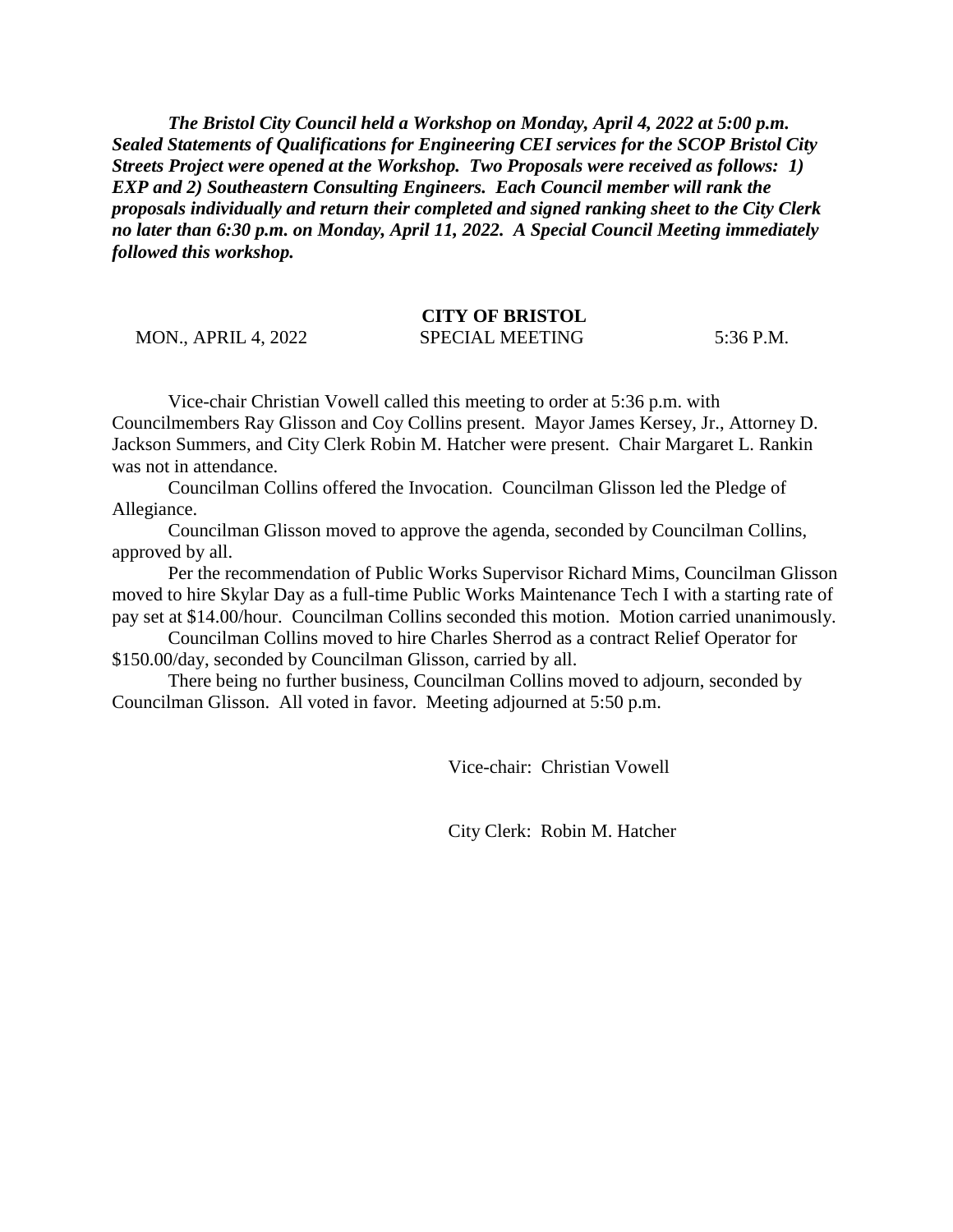# **CITY OF BRISTOL**

## MON., APRIL 11, 2022 REGULAR MEETING 6:30 P.M.

Chair Margaret L. Rankin called this meeting to order with Council-members Coy Collins, and Vice-chair Chris Vowell present. Mayor James Kersey, Attorney D. Jackson Summers, and City Clerk Robin M. Hatcher were also present. Councilman Ray Glisson was not in attendance.

Councilman Collins offered the Invocation. Vice-chair Vowell led the Pledge of Allegiance.

Vice-chair Vowell moved to approve the agenda, seconded by Councilman Collins, all voted in favor.

There were no public comments.

Councilman Collins moved to approve the previous months minutes, seconded by Vicechair Vowell, carried by all.

Councilman Collins moved to approve the monthly bills for payment, seconded by Vicechair Vowell, approved by all.

Based upon ranking sheet tally results, Councilman Collins moved to award SCOP City Streets CEI Services to the top ranked firm, EXP, contingent upon FDOT approval and the availability of funds, seconded by Vice-chair Vowell, unanimously carried.

Engineer Byler informed the Council that 2 bids were received for SCOP City Streets Resurfacing Construction Services. They were received as follows:

| C.W. Roberts Contracting, Inc. | \$336,467.00 |
|--------------------------------|--------------|
| Roberts & Roberts, Inc.        | \$447,545.80 |

Both bids came in significantly above budget. Engineer Byler advised the Council to request additional funding from FDOT to fund the shortfall or alternately request that FDOT allow the City to reduce the scope of the project and work with the lowest responsive bidder to bring the project into budget. Vice-chair Vowell moved to award the contract to the lowest responsive bidder, C.W. Roberts Contracting, contingent upon availability of funds and/or bringing the project into budget with FDOT's approval of a reduced scope of work. Councilman Collins seconded this motion. All voted in favor.

Chair Rankin suspended the Regular Council Meeting at 6:37 pm and opened the meeting of the Local Planning Agency (LPA).

#### LPA Meeting

City Planner Tony Arrant facilitated this meeting. The City Council serves as the LPA for the City of Bristol.

Attorney Summers read proposed Ordinance 2022-02 by title, AN ORDINANCE OF THE CITY OF BRISTOL, FLORIDA, AMENDING AND UPDATING THE BRISTOL COMPREHENSIVE PLAN, PURSUANT TO CHAPTER 163, PART II, FLORIDA STATUTES; PROVIDING FOR PURPOSE AND INTENT, PROVIDING THE ADDITION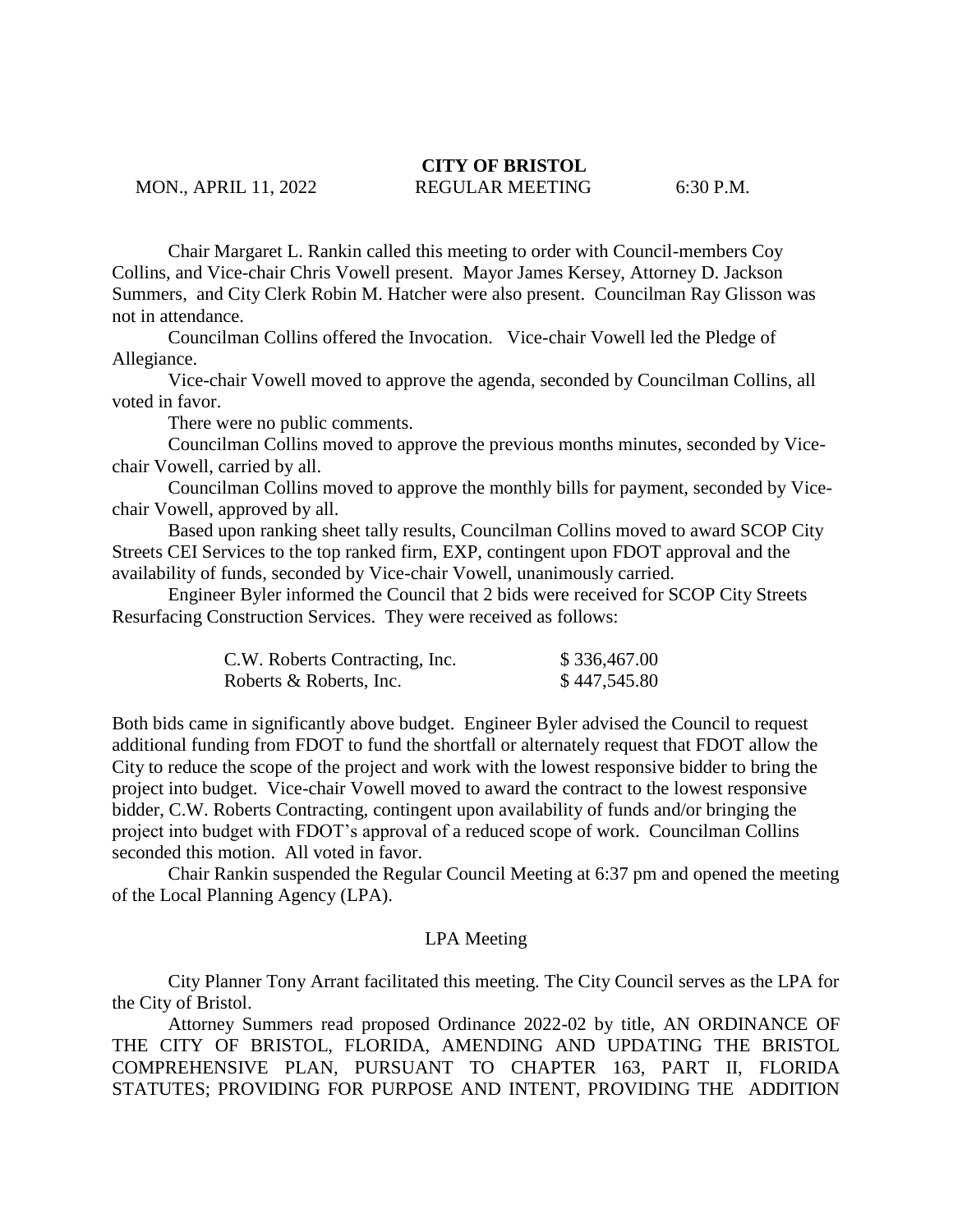### OF A PROPERTY RIGHTS ELEMENT; PROVIDING FOR APPLICABILITY AND EFFECT, AND SEVERABILITY, AND A COPY ON FILE, AND PROVIDING FOR AN EFFECTIVE DATE.

Chair Rankin opened the public comment period. There were no public comments. Chair Rankin closed the public comment period.

Councilman Collins moved to recommend Ordinance No. 2022-02 for approval and adoption of City Council, seconded by Vice-chair Vowell, carried by all.

Chair Rankin closed the LPA Meeting at 6:43 p.m.

Chair Rankin reconvened the Regular City Council Meeting at 6:43 p.m.

### SECOND PUBLIC HEARING

Chair Rankin opened the  $2<sup>nd</sup>$  Public Hearing to consider adoption of a comprehensive plan amendment. She turned the floor over to City Planner Tony Arrant for comments and to facilitate the hearing.

Attorney Summers read, by title, proposed Ordinance No. 2022-02, AN ORDINANCE OF THE CITY OF BRISTOL, FLORIDA, AMENDING AND UPDATING THE BRISTOL COMPREHENSIVE PLAN, PURSUANT TO CHAPTER 163, PART II, FLORIDA STATUTES; PROVIDING FOR PURPOSE AND INTENT, PROVIDING THE ADDITION OF A PROPERTY RIGHTS ELEMENT; PROVIDING FOR APPLICABILITY AND EFFECT, AND SEVERABILITY, AND A COPY ON FILE, AND PROVIDING FOR AN EFFECTIVE DATE.

Chair Rankin opened the public comment period. There were no public comments. Chair Rankin closed the public comment period.

Councilman Collins moved to adopt and transmit Ordinance No. 2022-02, seconded by Vice-chair Vowell, carried unanimously.

Chair Rankin closed this public hearing.

Vice-chair Vowell moved to adopt a Revised Building Permit Fee Schedule dated 04/11/2022 and effective 04/12/2022, superceding Building Permit Fee Schedule dated 01/11/2010, seconded by Councilman Collins, carried by all.

Vice-chair Vowell moved to approve Dewberry Task Order for preparing and submitting the City of Bristol Wastewater Permit Renewal Application to DEP, seconded by Councilman Collins, all voted in favor.

Per the recommendation of Public Works Supervisor Richard Mims, Vice-chair Vowell moved to hire Madison Marshall as a temporary employee to serve in the Public Works Department for a period not to exceed 90 days at \$14.00/hr, not to exceed 40 hours per week, and with no benefits. Councilman Collins seconded this motion. Motion carried by all.

Chair Rankin called for a workshop to be held on Monday, April 18 at 3:30 p.m. to negotiate terms of hire with potential new hire, dual-licensed Water/Wastewater Operator Page Wahlquist, with the workshop to be immediately followed by a Special Council Meeting if agreeable terms of employment are reached.

Vice-chair Vowell moved to approve Grinder Pump Grant Application #19305 in the amount of \$400.00, seconded by Councilman Collins, all voted in favor.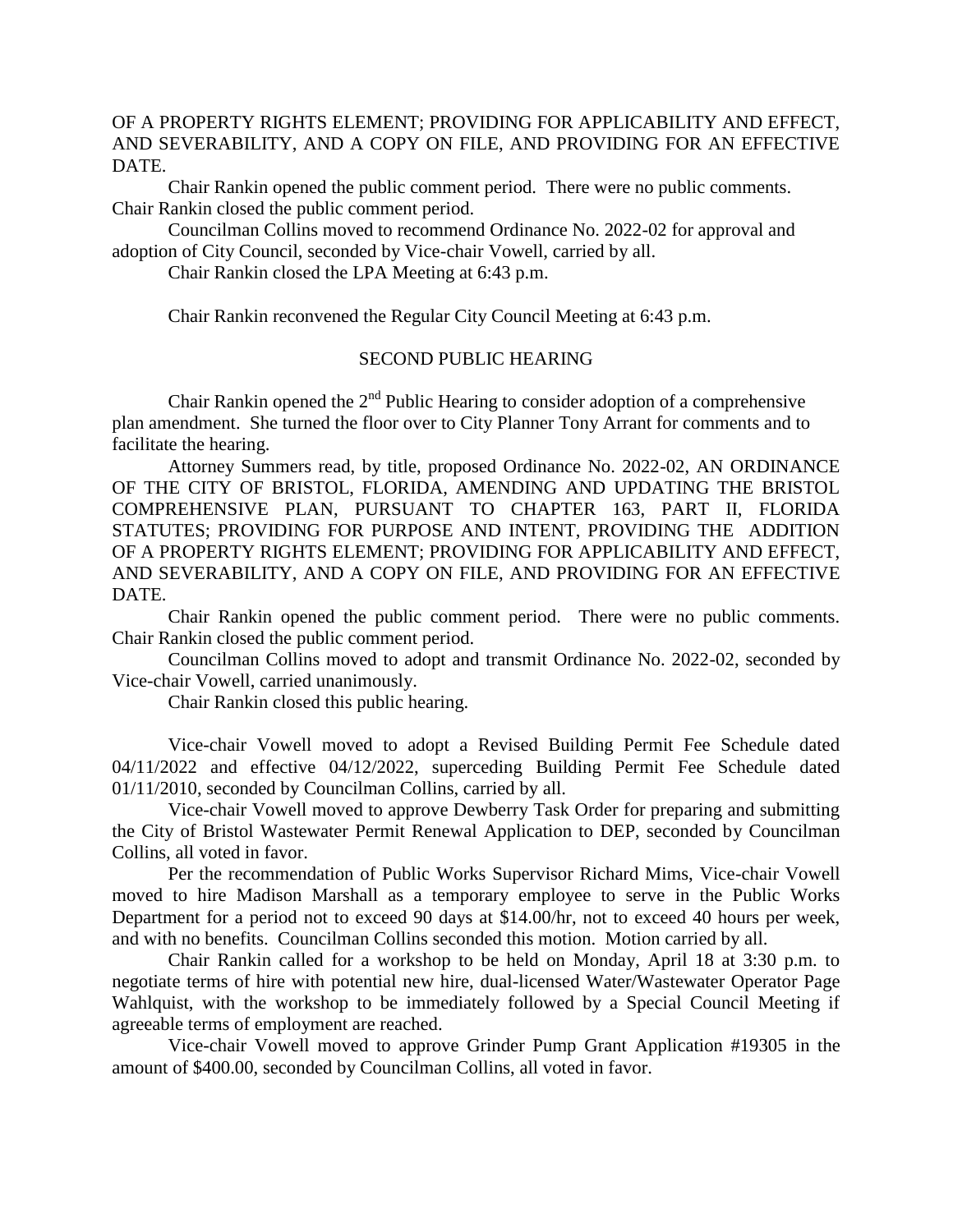Vice-chair Vowell moved to approve Grinder Pump Grant Application #12404E in he amount of \$400.00, seconded by Councilman Collins, carried by all.

Vice-chair Vowell moved to donate \$200.00 to the JROTC Air Rifle Team, seconded by Councilman Collins, all voted in favor.

There being no further business, Vice-chair Vowell moved to adjourn, seconded by Councilman Collins, all voted in favor. Meeting adjourned at 7:42 p.m.

Chair: Margaret L. Rankin

City Clerk: Robin M. Hatcher